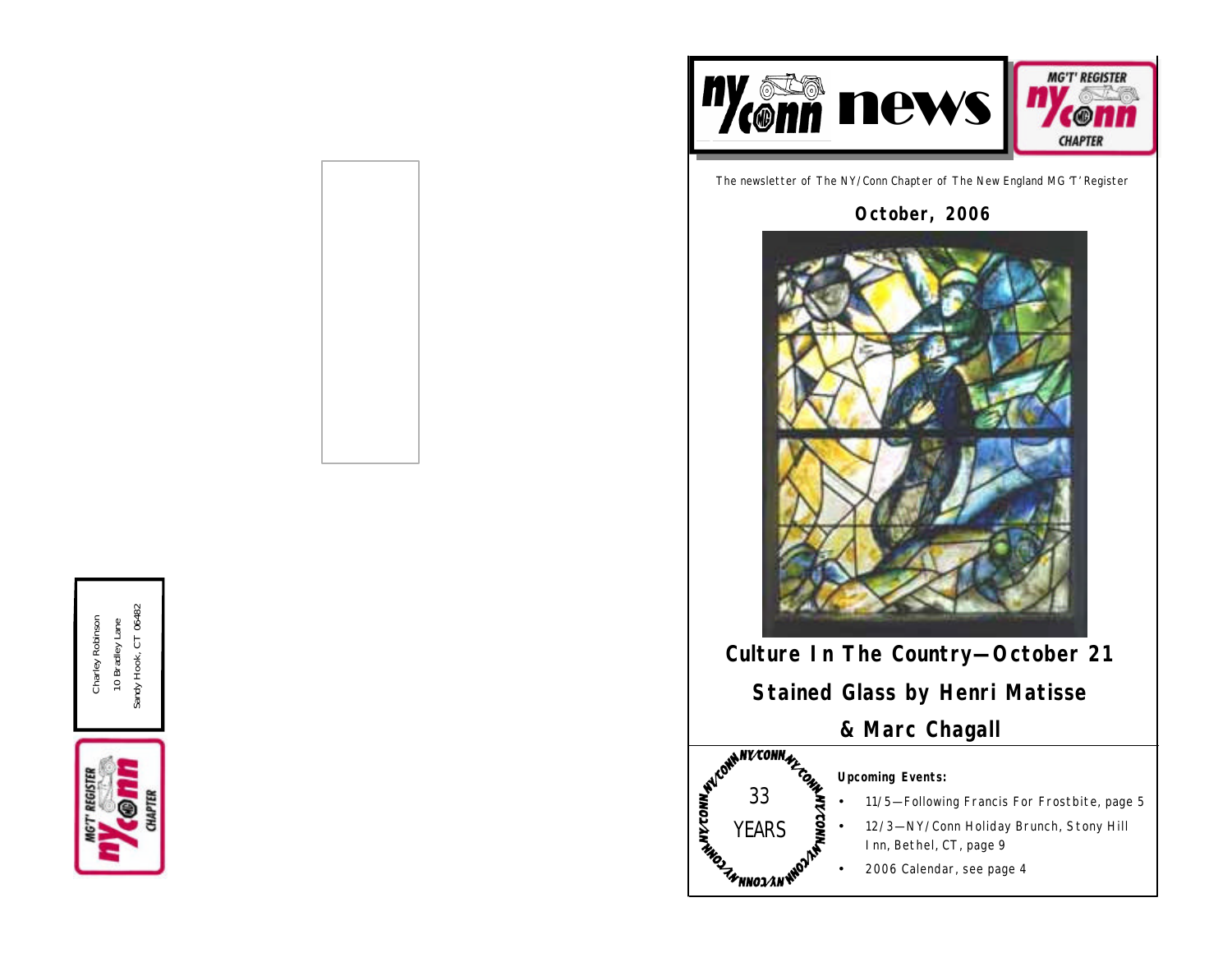

NY/Conn Website: **http://nyconn.org**

#### **Charley Robinson**

*Managing Director Editor (Newsletter)* 10 Bradley Lane Sandy Hook, CT 06482 203-270-1244 director@nyconn.org

#### **Jan Hurd**

*Photo Archive* 11 Partridge Drive Ridgefield, CT 06877 (203) 438-2796 photos@nyconn.org *Membership Treasurer* 356 E. Grassy Sprain Road Yonkers, NY 10710

**Andrea Fanelli**

914-961-7105 membership@nyconn.org

#### **Ed Flax**

*Webmaster* 5 Oxford Court Princeton Junction, NJ 08550 (609) 275-8690 webmaster@nyconn.org

#### **Membership Renewal**

All memberships expire at the end of November. Send a check made payable to **Andrea Fanelli or cash**. (See her address above). All NY/Conn members should also be current members of The New England MG 'T' Register, PO Box 1957, Cary, NC 27512-1957; 919-851-3030; fax: 919-858-0386, email: athomas990@aol.com, or on the web at http://www.nemgt.org.

| <b>British Marque Car</b>                                                    |                                                                                                          |  |  |  |  |
|------------------------------------------------------------------------------|----------------------------------------------------------------------------------------------------------|--|--|--|--|
| <b>Club News</b>                                                             | PARTICIPATING CLUB<br><b>MEMBER SUBSCRIPTION</b>                                                         |  |  |  |  |
| As a participating club,<br>NY/Conn members are<br>entitled to a discount on | 11 ISSUES -- \$12.00<br>(CANADA -- \$15.00 U.S.;<br>U.K. AND ELSEWHERE OVERSEAS -- \$20.00 U.S.)<br>NAME |  |  |  |  |
| subscriptions to the British<br>Marque monthly newspaper;                    | <b>ADDRESS_</b>                                                                                          |  |  |  |  |
| \$12 instead of the usual<br>\$20. The marque features                       | $CITY$ $STATE/$ $ZIP/$<br>POSTAL CODE<br>PROV.                                                           |  |  |  |  |
| news and events from more                                                    | PARTICIPATING CLUB NAME                                                                                  |  |  |  |  |
| than 100 British car clubs<br>and is published 11 times a                    | Submit cheque and form to: ENTHUSIAST PUBLICATIONS, LLC<br><b>5 OLD NASONVILLE ROAD</b>                  |  |  |  |  |
| year. Check them out online                                                  | HARRISVILLE, RI 02830-1905<br>Please check:                                                              |  |  |  |  |
| at www.britishmarque.com<br>or subscribe today.                              | <b>RENEWAL</b><br>2 YR.<br>1 YR.<br>NEW                                                                  |  |  |  |  |



#### Page 15

**Zeenn** OWNER

### **—An Open Letter From Tuck Southworth**

and sent me out to the grid.

Fun laps my ass! we started out full bore down the front straight away with me in third place behind a full race mini and a 55 Jag. I started to figure out that I was part of a beginners race after about 2 minutes of flat out racing. After the initial panic wore off I settled down to some "hot laps" of around 70 to 80 mph. Never really got comfortable as I was pretty tense the whole time. Oh, the whole time was a 12 laps! Every time I came around I looked for the checkered flag to say it was all over but each time the flag men had his back to us. I got a little faster each lap as I started to get the hang of braking for corners, down shifting through the bends and following the race line of the cars in front of me.

Finally they waved the checkered flag (I think I came in sixth overall) and the car is no worse for wear either. Everyone congratulated us and then we had a drivers meeting to discuss what went right and what we should do differently. That's when I discovered that this was a 2 day program of getting your racing feet wet called a "Taste of Lime Rock". All my friends took pictures and I'll send you some when they e-mail them to me.

All in all, a very cool way to spend a day.

I'd write more but now I have to go shopping for more tires and a roll bar.



TUCK I was unable to get any pictures of Tuck on the track, but Ed Callo and his Recon Race Team was also at Lime Rock and here is  $#482$  in the pits.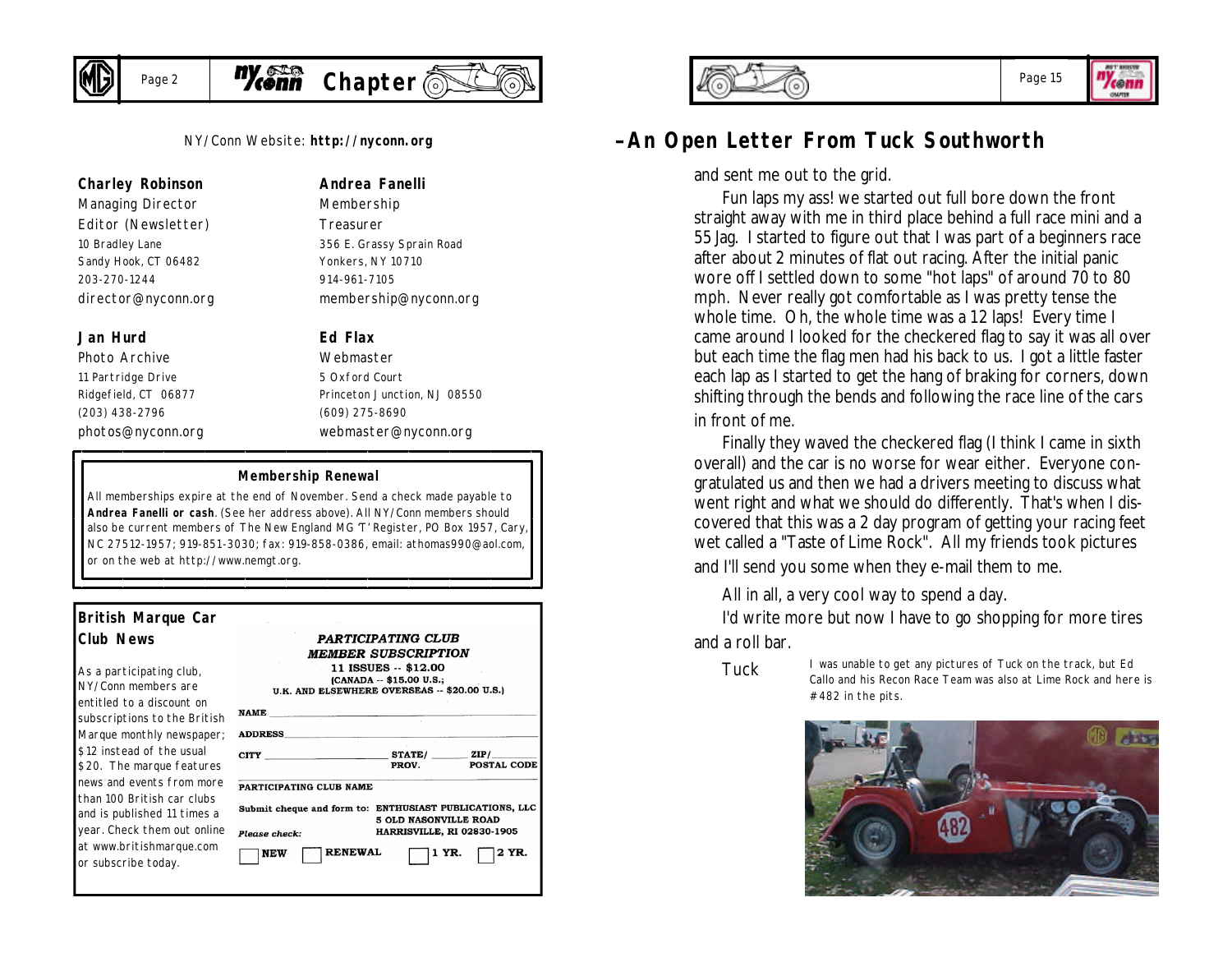

### **NY/Conn at Lime Rock Park Race Track—**



#### Hi all,

Well some days are just better then others.

I went up to Lime Rock Race track yesterday to spend the day with my friend who was racing his MG TC.

Around 11:30 they made an announcement that during the lunch break anyone who wanted to pay \$20 could take their car out on the track for three laps behind the pace car. That means very controlled speeds of about 50 mph.

I ponied up my twenty buck and did the three laps and had a ball. So you'd think that would be the end of my story but....

At 2:00 they made another announcement that the "Taste of Lime Rock" would start in 30 minutes. Well I decided that that sounded a lot like the 3 practice laps I already paid for so I drove my MG out to the starting line assuming I'd get a few more fun laps around the track.

But there was something different about this. I knew that when they told me to return to the paddock area and get a helmet and driving gloves and that I had 5 minutes to get back if I wanted to go on the track. I raced back to the pits and borrowed my friends helmet and gloves and got back just in time to start my "fun laps". They checked the car over really carefully



### **Culture In The Country XIII**

)ate: *Saturday, October <sup>21</sup>* **Rain or Shine** Place: *9:30 AM See detailed itinerary, page 5 Judy Johnson ASAP* Home 914-277-5480 Cell 914-844-7199 Office 914-277-4571



J udy & Patricia have once again put together a fabulous hi-brow tour in an effort to elevate the taste and aesthetics of the NY/Conn membership. After our usual breakfast of cider & donuts at the Katonah Museum of Art, we'll head off to a tour of the Union Church of Pocantico Hills (the Rockefeller's church). Of which David Rockefeller said, "Members of my family have attended worship services here ever since my grandfather, John D. Rockefeller, moved to this village in the early 1890s, more than a century ago… There are many wonderful aspects of the Union Church, but I would like to draw your attention to the beautiful stained-glass windows - ten of them in all - that grace the sanctuary. Two of the 20th century's greatest artists, Henri Matisse and Marc Chagall, created these unique works of art…" For more got to : http://hudsonvalley.org/unionchurch/ learn\_\_windows.htm



Next stop is the Sunset Cove Restaurant on the shores of the Hudson River in the Washington Irving Boat Club, Tarrytown, NY. Sunset Cove promises "dining the way it was meant to be: unique, fresh, mouthwatering entrees served as close to the resplendent *(Continued on page 13)*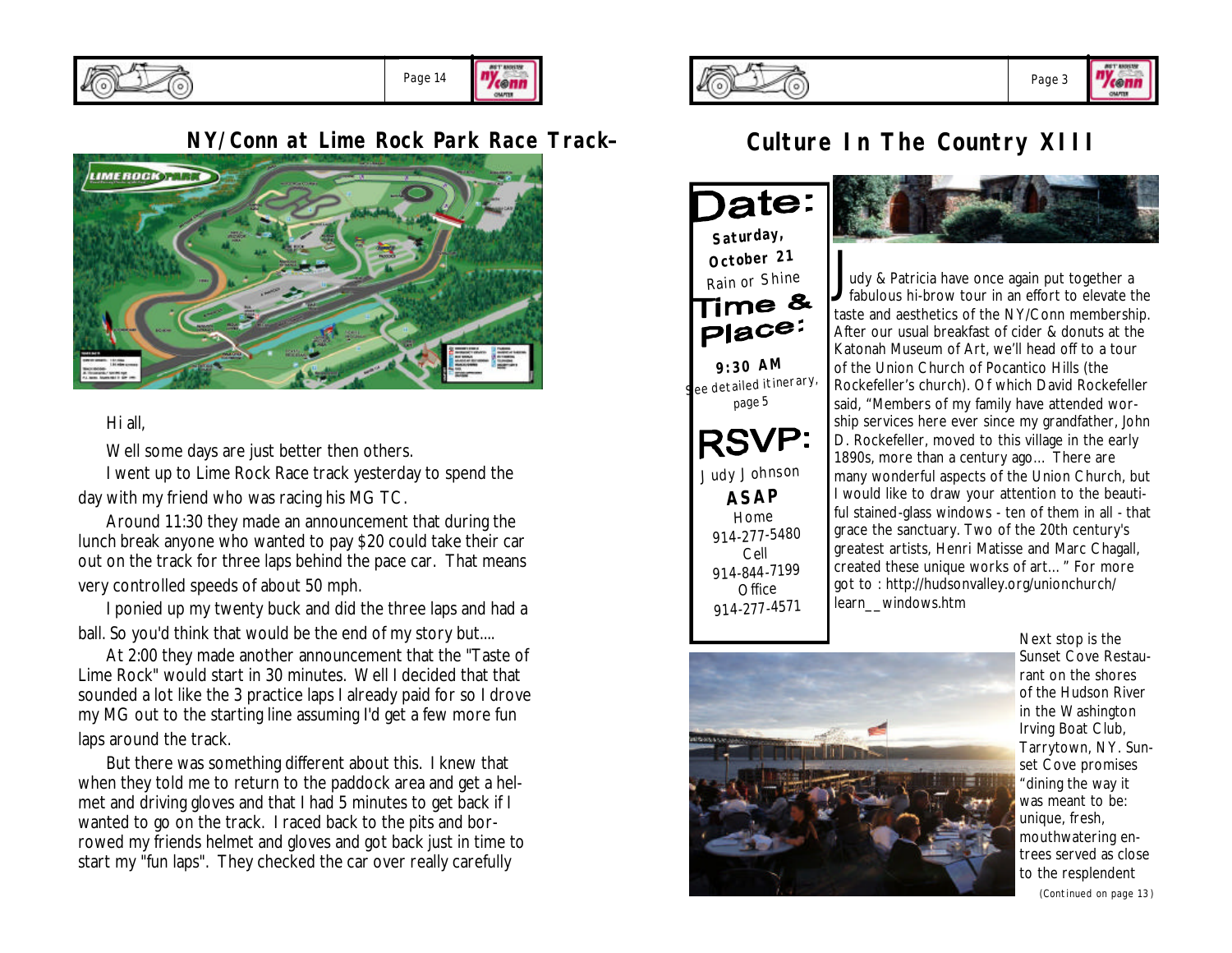|             | Page 4 |     |                |     | $\circ$ |     |  |
|-------------|--------|-----|----------------|-----|---------|-----|--|
| August 2006 |        |     |                |     |         |     |  |
| Sun         | Mon    | Tue | Wed            | Thu | Fri     | Sat |  |
|             |        | 1   | $\overline{2}$ | 3   | 4       | 5   |  |
| 6           | 7      | 8   | 9              | 10  | 11      | 12  |  |
| 13          | 14     | 15  | 16             | 17  | 18      | 19  |  |
| 20          | 21     | 22  | 23             | 24  | 25      | 26  |  |
| 27          | 28     | 29  | 30             | 31  |         |     |  |

#### **Schedule of Events (NY/Conn events in bold)**

**If you would like to make corrections to or additions to this list, please forward information to director@nyconn.org**

#### **October**

 $\sqrt{N}$ 

14: Manchester, VT – Old Speckled Hen Tour and Mount Equinox Climb. http://www.equinoxmountain.com/skylinedrive/race.htm

- 15: Staatsburg, NY Gathering of the Old Cars, See Page 11.
- **21: NY Culture In The Country, Judy Johnson & Patricia Silvestre**
- 29: Daylight Savings Time Ends
- 31: Halloween

#### **November**

- **5: NY-CT Following Francis for Frostbite, Francis Tuoti**
- 5: Guy Fawkes Day
- 7: Election Day
- 11: Veteran's Day
- 23: Thanksgiving

#### **December**

- **3: Bethel, CT NY/Conn Holiday Brunch, Stony Hill Inn**
- 25: Christmas



### **Culture In The Country (Cont.)**

Hudson River as you can get. It's hard to believe, but the majestic Hudson, the sparkling lights of the Tappan Zee Bridge and soaring Palisades take a backseat to the masterful culinary delights that await." For more: www.sunsetcove.net

Our après le déjeuner is another artistic adventure. This time a tour of the Donald M. Kendall Sculpture Gardens at PepsiCo World HQ in Purchase NY.



Donald M. Kendall, former chairman of the board and CEO of PepsiCo, conceived these spectacular grounds as an integration of architecture, landscape, and sculpture. He believes that art can spark creativity in the world of business.

The gardens, on the grounds of the company's headquarters in Westchester County, feature 45 sculptures by some of the best-known artists of the 20th century, and admission and parking are free. The grounds themselves are 168 acres of green lawns, trees, ponds, fountains, and landscaped gardens with a topiary, well-tended hedges, flower beds and water-lily ponds. Sculptures Mr. Kendall himself selected are strategically placed along this colorful backdrop. It's a setting that might easily tempt employees to spend a weekend at the office.



Page 13

"Yconn OWNER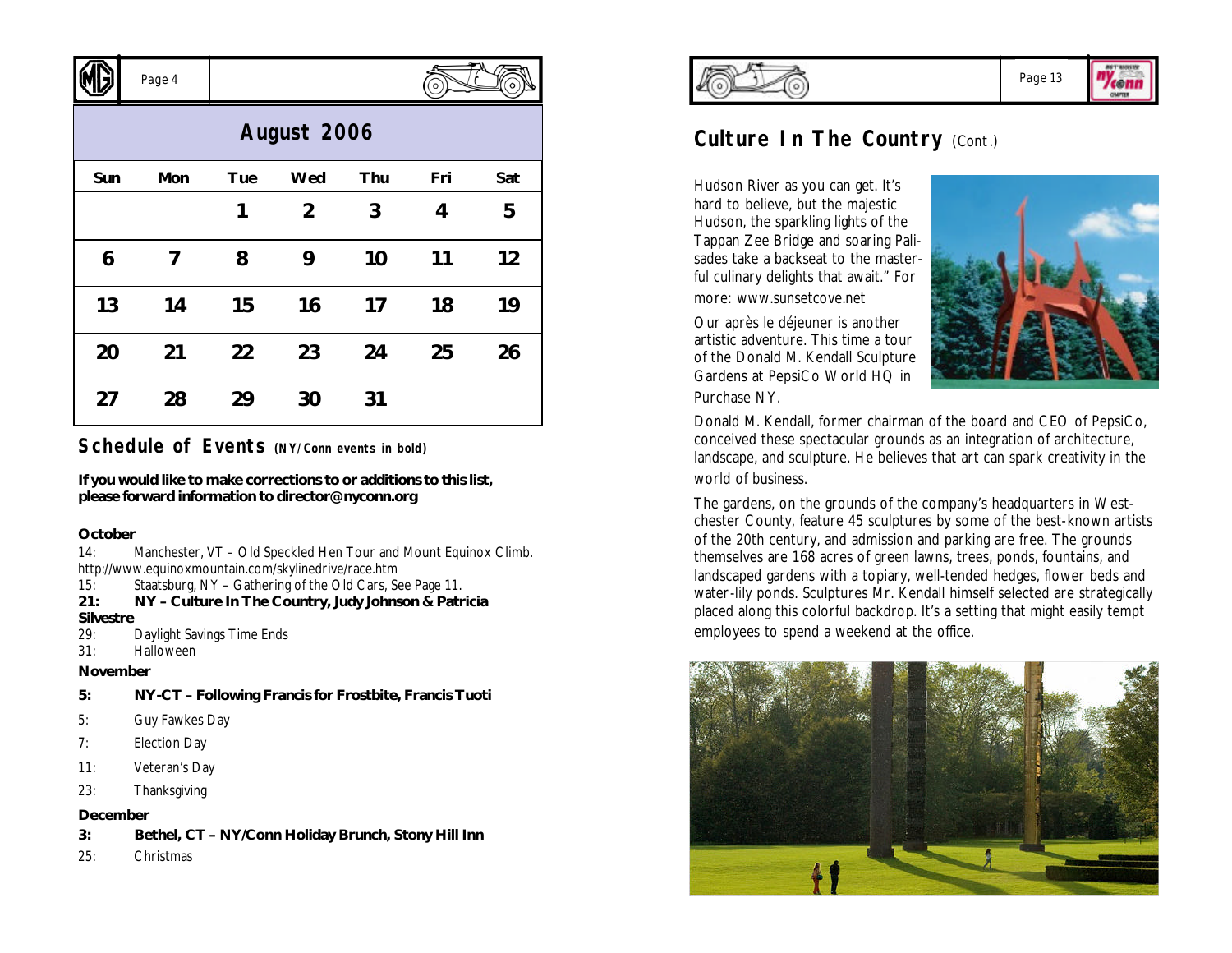

#### ny<sub>cenn</sub> Page 12 OWNER

### **DiRenno's Shelter Island Tour**

*By Ann DiRenno*

On Saturday.<br>The Old Field vineyard, we went to Fred Ogar's barn and toured the Island. Sunday we had planned to go to Montauk. Well, it POURED so hard that the people who were going home on Sun. left for home early and ended up with good weather. They stopped at stores and veggie

stands, etc. and had a good time. Stout's, Trombetta's and we decided to go to Montauk anyway...........Well, it rained BUCKETS & BUCKETS but we got to the Light House. Since the parking lot was full and we were all wet, we turned around and went back to



Montauk. I had made a sign that said 3,312 mi. to Abingdon and I was determined to use it. I got an ok from Steve and I called Ron and asked if they would like to stay with us for the night (they slept in the bunk beds). It was a gorgeous day! We did all that I had planned for Sunday but only on





### **Culture In The Country—Itinerary**

By Judy Johnson & Patricia Silvestri

#### **Saturday, October 21, 2006**

- 9:30 Meet at Katonah Museum of Art Parking Lot for cider & donuts! Rt. 35 to Rt. 22 South (short distance) Museum on left. Call Judy's Cell if problems.
- 9:50 Leave for Union Church. Follow Judy & Patricia. Others may want to meet at Union Church Pocantico Hills if you are coming from down county... Take Sawmill Pkwy North. Exit at 28 Pleasantville. Turn Left onto Rt. 117 West (Bedford Rd.) ~1.3 miles. Pass Pace University. Left onto Rt. 448 for ~2 miles. church on left. ENJOY HARVEST FESTIVAL @ CHURCH…lots of goodies to buy! 11:00 Tour of Matisse & Chagall windows @ Union Church (\$5.00 per person) known as the Rockefeller Church.
- 12:15 Leave for Sunset Cove Tarrytown for lunch. (Washington Irving Boat Club) Spectacular view of Tappan Zee Bridge & Hudson River! 12:30 Lunch

After Lunch-The Donald M. Kendall Sculpture Gardens at PepsiCo 700 Anderson Hill Rd. Purchase, NY. Spectacular! Bring cameras & good walking shoes. Over 45 sculptures by Rodin, Henry Moore, Jacques Lipchitz, Louise Nevelson to name a few.

**RSVP to Judy Johnson as soon as possible. Home - 914-277-5480; Cell—914-844-7199; Office—914-277-4571**

At the Old Field Vineyard



A small portion of Fred Ogar's collection

East Hampton where it had stopped raining. We checked out some stores and had something to eat and enjoyed the rest of the day drying out. Monday we were going to leave for home.........but, I had a bright idea! It was a beautiful day and if we stayed we could go to

Monday!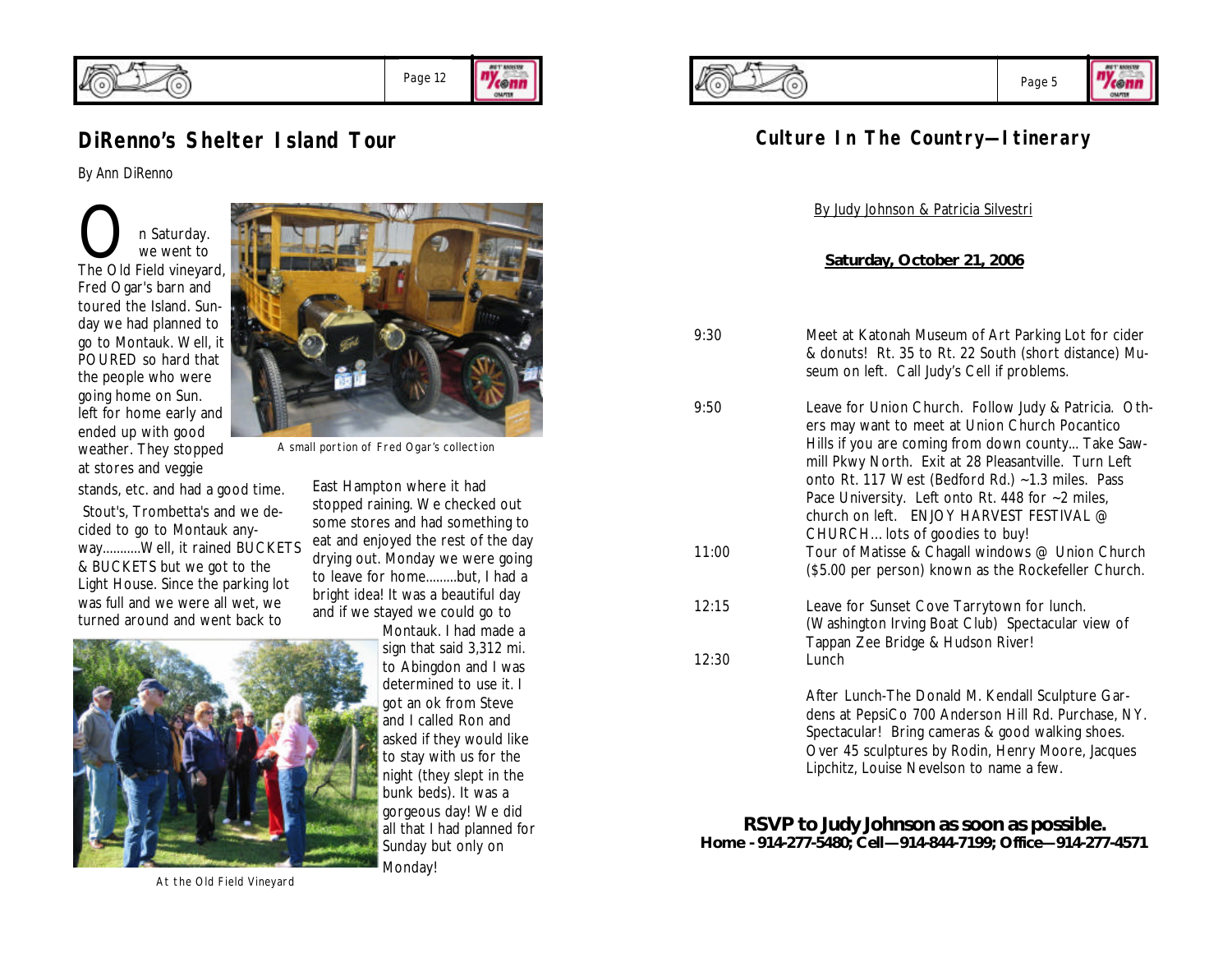

### **Following Francis For Frostbite**

Francis Tuoti has proposed<br>another Frostbite Tour for<br>our driving pleasure, scheduled for rancis Tuoti has proposed another Frostbite Tour for November 5th. This date will almost surely guarantee some degree of nippiness so break out the woolies and plan on "Following Francis" as he leads us on a tour of the gorgeous countryside along Lake Waramaug, CT. Maybe to warm up afterwards, we can burn an effigy of Guy Fawkes!



We'll stop for lunch at the 160 year-old Hopkin's Inn, fast on the shores of the lake. If they've been around that long, you can be pretty sure the food is good and the views are spectacular!

**The Hopkins Inn**, established in 1847, overlooks Lake Waramaug in the Litchfield Hills. Sitting high above the northern shore of Lake Waramaug, the Hopkins Inn has offered travelers expansive views of the lake, the Berkshire foothills, and neighboring vineyards from the dining areas and guest rooms. Adirondack chairs on the lawn provide a pleasant afternoon's rest and are just steps above the sandy shoreline.



conveniently located near exit 6 on I-84W or Exit 5 E and follow the signs for Rt. 37N.

From there, we'll caravan to the Inn for lunch which will cost about \$35 per person (*including* tip and tax) and include several choices of entree, soup, salad, coffee and desert.

If you plan to go, let Francis know **by October 20th** so he can make appropriate reservations with the restaurant. Contact Francis: email: ftuoti@aol.com, phone: 914-669- 5020, cell: 914-534-1181, or by snail mail: 8 Elizabeth Drive, North Salem, NY 10560.



**Waramaug Lake** is located in the towns of Kent, Warren, and Washington in Litchfield County. The lake lies approximately 20 miles north of Danbury. Although it has been dammed to raise the water level, Waramaug is a natural lake with a surface area of approximately 680 acres. The lake has a maximum depth of 40 feet, an average depth of 22 feet, and contains approximately 4.8 billion gallons of water.



### Page 11

"Yeonn OWNER

### **20th Gathering of Old Cars**

October 15, 2006 Staatsburg, Formerly Mills Mansion Staatsburg, NY Hours: 10:00 AM to 4:00 PM

The Red Hook Car Club and the Mills me know ASAP so I can make the Mansion State Historic Site have invited our club to the 20th Gathering of Old Cars. They had a great turnout last year even though a lot of people stayed home because they thought the grounds would be muddy. Want to see what you missed? Visit their web site "redhookcarclub.com" and check out

"Mills 2005" in the picture gallery. In the past, Francis Tuoti has taken charge of organizing our club for this event, but this year he and his new

bride are celebrating their honeymoon! and encouraged.

#### **Congratulations Mr.& Mrs. Tuoti**

If we can get a group of three or four cars, we can get our own reserved parking area. If you are interested, let

necessary contacts for our reserved space. (Charley Robinson, 203-270-

1244 or charleyrob@charter.net) The Gathering is co-sponsored by the Staatsburg State Historic Site and the Friends of Mills Mansion and continues to be a free event. The Friends are an independent nonprofit organization that is dedicated to supporting the mansion site by raising funds for the restoration of the furnishings. Donations to the "Friends" are welcome

The format will be the same as in previous years. There will be car capers and a costume contest but no formal judging. Food will be available. It will be another fun day.

### **Gone Digital Yet?**

If you have not already received this newsletter via e-mail, then you are not on my e-mail list. Why, you ask, should I sign up for email when I can get this beautifully crafted newsletter through the normal mails and support our wonderful postal system at the same time? Well, I have three excellent reasons for you to sign on for electronic deliver:

**1. Save money—**I don't have to make copies or pay postage on emailed newsletters. Helps maintain low dues.

**2. Speed/Availability—**You'll get your newsletter days earlier. With the lead time I provide for events that can be critical!

**3. Color—**The emailed newsletter is in full, glorious color with crisp clear photos, unlike the B&W rag you hold in your hands. Easier to read, nicer to look at.

Email your address to me at:

**director@nyconn.org**

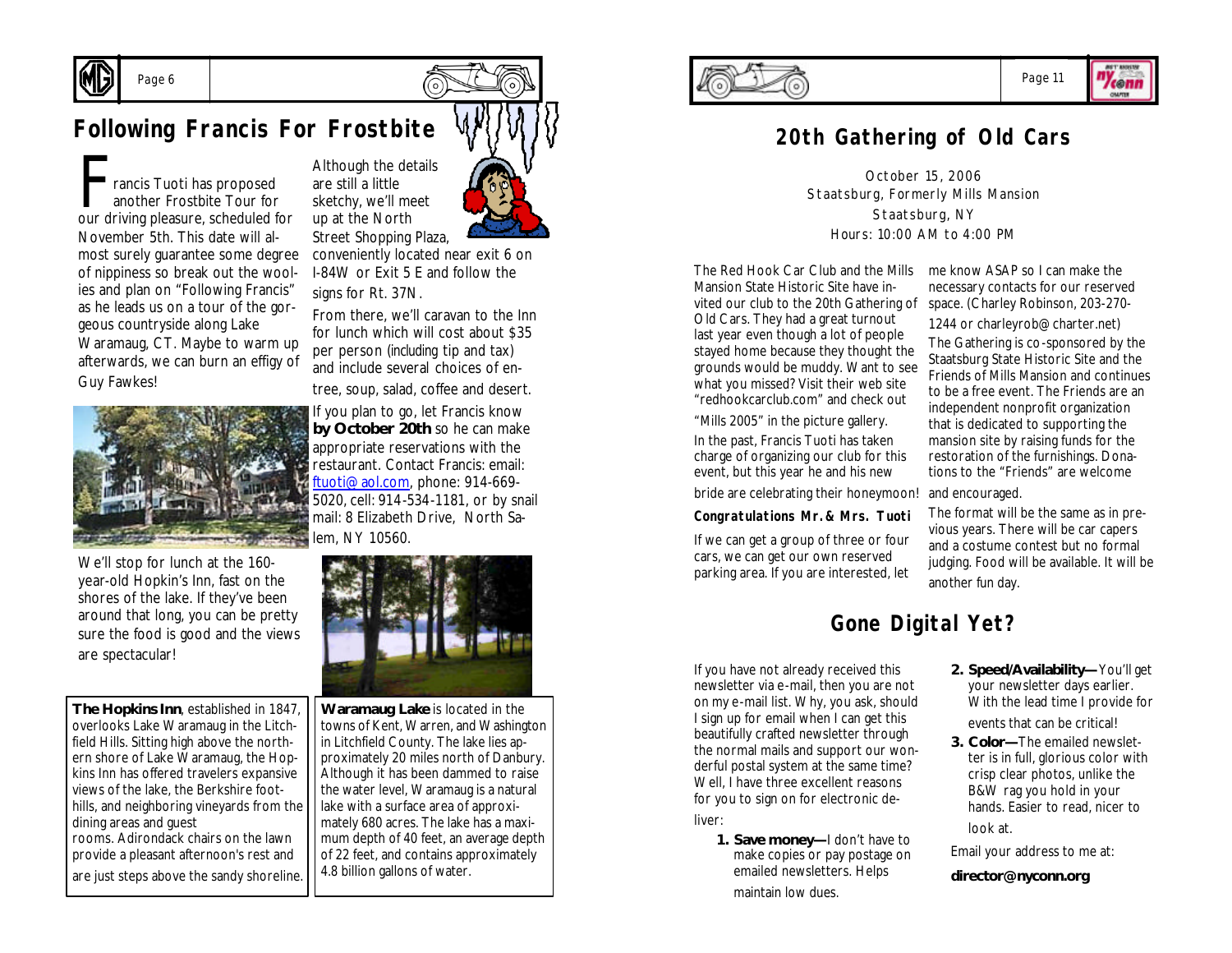

### Page 10



### **NY/Conn Holiday Brunch**

**NY/Conn Holiday Brunch**

**Stony Hill Inn, Bethel, CT**

**December 3, 2006**

s you start to make plans for the annual holiday party, remember that your check should include your annual NY/Conn dues which are still only \$20. These dues help cover the expense of our monthly newsletters, postage and awards to NY/Conn members as well as some of the gifts at the annual holiday party. Due to increased expenses we may need to raise dues in the future, but we're holding the line again for this year. Please send in your party reservations as soon as possible or by **November 20th at the latest** and

remember to make your check out to "Andrea Fanelli" or "Cash".

#### **Mark your calendars and start setting aside items for the traditional auction.**

We need to hear from you by **Nov. 20th** so that we can confirm the number of attendees with the restaurant. You can either mail your check with your reservations (\$32 per person plus \$20 membership renewal fee) to Andrea Fanelli or bring it with you to the dinner, but make your reservations NOW!

**MAKE CHECKS PAYABLE TO ANDREA FANELLI OR CASH—NOT** NY/Conn.

## **2006 Holiday Party Reservations**

I (we) will be attending the annual holiday party at the Stony Hill Inn on Sunday, December 3rd:

| Name: __                                                                            |         |  |  |  |  |
|-------------------------------------------------------------------------------------|---------|--|--|--|--|
| Phone:                                                                              |         |  |  |  |  |
| $\frac{1}{2}$ Number attending: _____________ $\times$ \$32 (per person) = \$ _____ |         |  |  |  |  |
| Annual NY/Conn Dues:                                                                | \$20.00 |  |  |  |  |
| Total Enclosed:                                                                     |         |  |  |  |  |
| Checks must be made payable to:                                                     |         |  |  |  |  |
| Andrea Fanelli or Cash                                                              |         |  |  |  |  |
| Mail to:                                                                            |         |  |  |  |  |
| Andrea Fanelli, 356 E. Grassy Sprain Rd., Yonkers, NY 10710                         |         |  |  |  |  |





**lconn** OWNER

### **For MG "TC, TD, & TF"**

### "Superior products at a competitive price"

**There is nothing else like it on the market, offering more horsepower and torque throughout the entire RPM range!**

#### **Complete kit will include:**



- **Camshaft**
- **Lifters**
- **Pushrods**
- **Valve springs**

Other parts and services available:

- Stainless steel braided high pressure oil filter hoses for early TD
- Ceramic coated piston crowns
- Molly coated piston skirts
- Machine shop services
- Pressurized cooling systems for TC/TD
- Engine rebuilding/component reconditioning
- Specialty cylinder head work
- Engine balancing
- Any parts and services not listed, please inquire

*Less friction means less wear = more power! Contact Len Fanelli @ 914 420-8699 e-mail: laf48@aol.com*